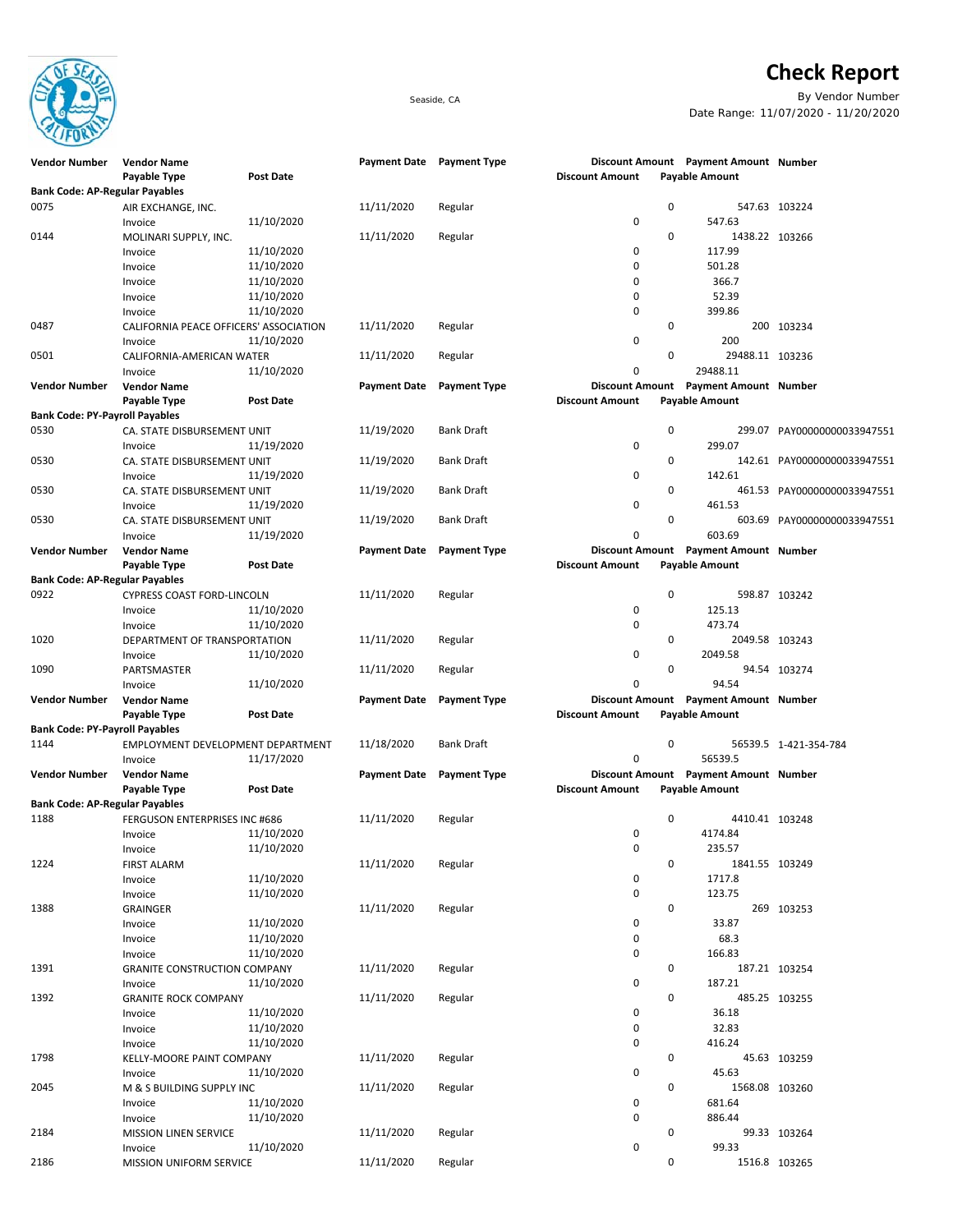|                                       | Invoice                                    | 11/10/2020       |                     |                     | 0                      |             | 38.56                                 |                      |
|---------------------------------------|--------------------------------------------|------------------|---------------------|---------------------|------------------------|-------------|---------------------------------------|----------------------|
|                                       | Invoice                                    | 11/10/2020       |                     |                     | 0                      |             | 96.85                                 |                      |
|                                       |                                            | 11/10/2020       |                     |                     | 0                      |             | 109.11                                |                      |
|                                       | Invoice                                    |                  |                     |                     |                        |             |                                       |                      |
|                                       | Invoice                                    | 11/10/2020       |                     |                     | 0                      |             | 44                                    |                      |
|                                       | Invoice                                    | 11/10/2020       |                     |                     | 0                      |             | 501.22                                |                      |
|                                       | Invoice                                    | 11/10/2020       |                     |                     | 0                      |             | 96                                    |                      |
|                                       | Invoice                                    | 11/10/2020       |                     |                     | 0                      |             | 378.42                                |                      |
|                                       | Invoice                                    | 11/10/2020       |                     |                     | 0                      |             | 96.92                                 |                      |
|                                       | Invoice                                    | 11/10/2020       |                     |                     | 0                      |             | 130.16                                |                      |
|                                       | Invoice                                    | 11/10/2020       |                     |                     | 0                      |             | 25.56                                 |                      |
| 2236                                  | <b>MBS BUSINESS SYSTEMS</b>                |                  | 11/11/2020          | Regular             |                        | 0           |                                       | 93.53 103262         |
|                                       |                                            |                  |                     |                     | 0                      |             | 93.53                                 |                      |
|                                       | Invoice                                    | 11/10/2020       |                     |                     |                        |             |                                       |                      |
| 2238                                  | MONTEREY BAY PEST CONTROL                  |                  | 11/11/2020          | Regular             |                        | 0           |                                       | 227 103268           |
|                                       | Invoice                                    | 11/10/2020       |                     |                     | 0                      |             | 62                                    |                      |
|                                       | Invoice                                    | 11/10/2020       |                     |                     | 0                      |             | 100                                   |                      |
|                                       | Invoice                                    | 11/10/2020       |                     |                     | 0                      |             | 65                                    |                      |
| 2328                                  | <b>WALLACE GROUP</b>                       |                  | 11/11/2020          | Regular             |                        | 0           | 1436.25 103299                        |                      |
|                                       | Invoice                                    | 11/10/2020       |                     |                     | 0                      |             | 737.5                                 |                      |
|                                       | Invoice                                    | 11/10/2020       |                     |                     | 0                      |             | 698.75                                |                      |
| 2351                                  | MONTEREY TIRE SERVICE                      |                  | 11/11/2020          | Regular             |                        | 0           |                                       | 109.25 103271        |
|                                       | Invoice                                    | 11/10/2020       |                     |                     | 0                      |             | 109.25                                |                      |
|                                       |                                            |                  |                     |                     |                        |             |                                       |                      |
| 2426                                  | McDONALD REFRIGERATION INC                 |                  | 11/11/2020          | Regular             |                        | 0           |                                       | 244.94 103263        |
|                                       | Invoice                                    | 11/10/2020       |                     |                     | 0                      |             | 244.94                                |                      |
| <b>Vendor Number</b>                  | <b>Vendor Name</b>                         |                  | <b>Payment Date</b> | <b>Payment Type</b> |                        |             | Discount Amount Payment Amount Number |                      |
|                                       | Payable Type                               | <b>Post Date</b> |                     |                     | <b>Discount Amount</b> |             | <b>Payable Amount</b>                 |                      |
| 2666                                  | PACIFIC TRUCK PARTS, INC.                  |                  | 11/11/2020          | Regular             |                        | $\mathbf 0$ |                                       | 477.14 103273        |
|                                       | Invoice                                    | 11/10/2020       |                     |                     | 0                      |             | 27.42                                 |                      |
|                                       | Credit Memo                                | 11/10/2020       |                     |                     | 0                      |             | $-27.42$                              |                      |
|                                       | Invoice                                    | 11/10/2020       |                     |                     | 0                      |             | 477.14                                |                      |
| 2720                                  | <b>OWEN EQUIPMENT COMPANY</b>              |                  | 11/11/2020          |                     |                        | 0           | 4705.52 103272                        |                      |
|                                       |                                            |                  |                     | Regular             |                        |             |                                       |                      |
|                                       | Invoice                                    | 11/10/2020       |                     |                     | 0                      |             | 4705.52                               |                      |
| 2746                                  | PENINSULA POOL SERVICE                     |                  | 11/11/2020          | Regular             |                        | 0           |                                       | 70.47 103276         |
|                                       | Invoice                                    | 11/10/2020       |                     |                     | 0                      |             | 70.47                                 |                      |
| 2752                                  | PENINSULA WELDING & MEDICAL SUPPLY, INC.   |                  | 11/11/2020          | Regular             |                        | 0           |                                       | 25.8 103277          |
|                                       | Invoice                                    | 11/10/2020       |                     |                     | 0                      |             | 25.8                                  |                      |
| 2816                                  | PLUG & PAY TECHNOLOGIES, INC.              |                  | 11/11/2020          | Regular             |                        | 0           |                                       | 30 103279            |
|                                       |                                            |                  |                     |                     |                        |             |                                       |                      |
|                                       |                                            |                  |                     |                     |                        |             |                                       |                      |
|                                       | Invoice                                    | 11/10/2020       |                     |                     | 0                      |             | 15                                    |                      |
|                                       | Invoice                                    | 11/10/2020       |                     |                     | 0                      |             | 15                                    |                      |
| 2849                                  | PREMIUM AUTO PARTS, INC.                   |                  | 11/11/2020          | Regular             |                        | 0           |                                       | 247.98 103280        |
|                                       | Invoice                                    | 11/10/2020       |                     |                     | 0                      |             | 233.8                                 |                      |
|                                       | Invoice                                    | 11/10/2020       |                     |                     | 0                      |             | 14.18                                 |                      |
| <b>Vendor Number</b>                  | <b>Vendor Name</b>                         |                  | <b>Payment Date</b> | <b>Payment Type</b> |                        |             | Discount Amount Payment Amount Number |                      |
|                                       | Payable Type                               | <b>Post Date</b> |                     |                     | <b>Discount Amount</b> |             | Payable Amount                        |                      |
| <b>Bank Code: PY-Payroll Payables</b> |                                            |                  |                     |                     |                        |             |                                       |                      |
| 2877                                  |                                            |                  |                     | Bank Draft          |                        | 0           |                                       |                      |
|                                       | PUBLIC EMPLOYEES' RETIREMENT SYSTEM        |                  | 11/13/2020          |                     |                        |             |                                       | 122108.07 1001704166 |
|                                       | Invoice                                    | 10/22/2020       |                     |                     | 0                      |             | 122108.07                             |                      |
| 2877                                  | PUBLIC EMPLOYEES' RETIREMENT SYSTEM        |                  | 11/13/2020          | Bank Draft          |                        | 0           |                                       | 845.96 1001704166    |
|                                       | Invoice                                    | 10/22/2020       |                     |                     | 0                      |             | 845.96                                |                      |
| 2877                                  | PUBLIC EMPLOYEES' RETIREMENT SYSTEM        |                  | 11/13/2020          | <b>Bank Draft</b>   |                        | 0           |                                       | 12.31 1001704166     |
|                                       | Debit Memo                                 | 10/22/2020       |                     |                     | 0                      |             | 12.31                                 |                      |
| 2877                                  | PUBLIC EMPLOYEES' RETIREMENT SYSTEM        |                  | 11/13/2020          | <b>Bank Draft</b>   |                        | 0           |                                       | 301.59 1001704166    |
|                                       | Debit Memo                                 | 10/22/2020       |                     |                     | 0                      |             | 301.59                                |                      |
| 2877                                  | PUBLIC EMPLOYEES' RETIREMENT SYSTEM        |                  | 11/13/2020          | <b>Bank Draft</b>   |                        | 0           |                                       | -1147.4 1001704166   |
|                                       | Credit Memo                                | 10/22/2020       |                     |                     | 0                      |             | $-1147.4$                             |                      |
|                                       |                                            |                  |                     |                     |                        |             |                                       |                      |
| <b>Vendor Number</b>                  | <b>Vendor Name</b>                         |                  | <b>Payment Date</b> | <b>Payment Type</b> |                        |             | Discount Amount Payment Amount Number |                      |
|                                       | Payable Type                               | Post Date        |                     |                     | <b>Discount Amount</b> |             | <b>Payable Amount</b>                 |                      |
| <b>Bank Code: AP-Regular Payables</b> |                                            |                  |                     |                     |                        |             |                                       |                      |
| 2946                                  | BECK'S SHOE STORE, INC                     |                  | 11/11/2020          | Regular             |                        | $\mathsf 0$ |                                       | 426.44 103230        |
|                                       | Invoice                                    | 11/10/2020       |                     |                     | 0                      |             | 176.44                                |                      |
|                                       | Invoice                                    | 11/10/2020       |                     |                     | 0                      |             | 250                                   |                      |
| 3211                                  | SHERWIN-WILLIAMS CO.                       |                  | 11/11/2020          | Regular             |                        | 0           |                                       | 885.74 103287        |
|                                       | Invoice                                    | 11/10/2020       |                     |                     | 0                      |             | 885.74                                |                      |
| 3883                                  | FELIPE DE JESUS OLVERA                     |                  | 11/11/2020          | Regular             |                        | 0           |                                       | 3999 103247          |
|                                       |                                            |                  |                     |                     | 0                      |             | 3999                                  |                      |
|                                       | Invoice                                    | 11/10/2020       |                     |                     |                        |             |                                       |                      |
| 4046                                  | CALIFORNIA RURAL WATER ASSOCIATION         |                  | 11/11/2020          | Regular             |                        | 0           |                                       | 166 103235           |
|                                       | Invoice                                    | 11/10/2020       |                     |                     | 0                      |             | 166                                   |                      |
| 4084                                  | BOB BARKER COMPANY, INC.                   |                  | 11/11/2020          | Regular             |                        | 0           |                                       | 308.48 103232        |
|                                       | Invoice                                    | 11/10/2020       |                     |                     | 0                      |             | 308.48                                |                      |
| 4425                                  | MONTEREY AUTO SUPPLY                       |                  | 11/11/2020          | Regular             |                        | 0           |                                       | 301.3 103267         |
|                                       | Invoice                                    | 11/10/2020       |                     |                     | 0                      |             | 98.83                                 |                      |
|                                       | Invoice                                    | 11/10/2020       |                     |                     | 0                      |             | 136.18                                |                      |
|                                       | Invoice                                    |                  |                     |                     | 0                      |             | 28.51                                 |                      |
|                                       |                                            | 11/10/2020       |                     |                     | 0                      |             |                                       |                      |
| 4670                                  | Invoice<br>TREASURER -- COUNTY OF MONTEREY | 11/10/2020       | 11/11/2020          | Regular             |                        | 0           | 37.78                                 | 198 103294           |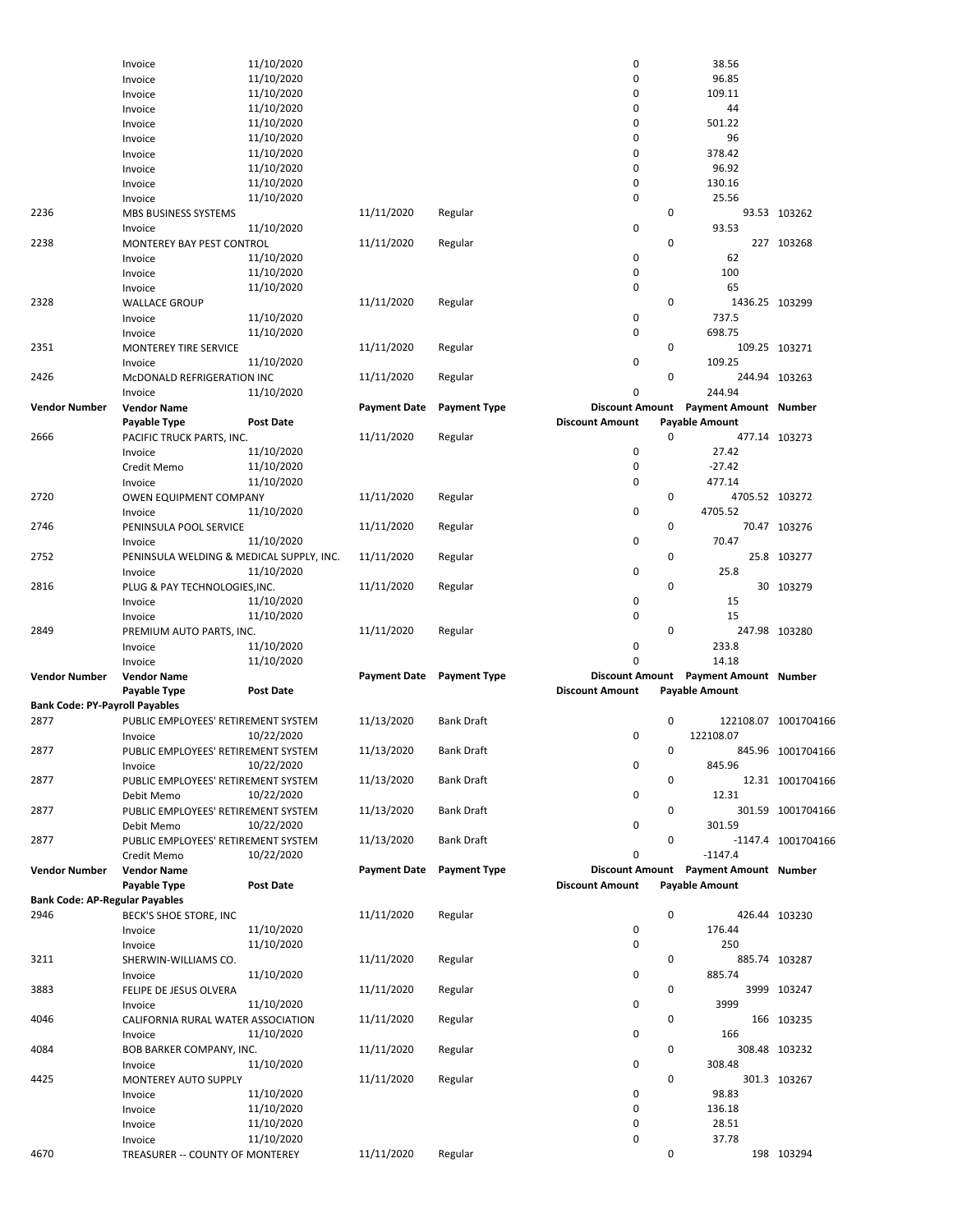|                                       | Invoice                       | 11/10/2020       |                     |                     | 0                      |             | 198                                             |                          |
|---------------------------------------|-------------------------------|------------------|---------------------|---------------------|------------------------|-------------|-------------------------------------------------|--------------------------|
| 4892                                  | <b>EDGES ELECTRICAL GROUP</b> |                  | 11/11/2020          | Regular             |                        | $\pmb{0}$   |                                                 | 8.46 103244              |
|                                       | Invoice                       | 11/10/2020       |                     |                     | 0                      |             | 8.46                                            |                          |
| <b>Vendor Number</b>                  | <b>Vendor Name</b>            |                  | <b>Payment Date</b> | <b>Payment Type</b> |                        |             | Discount Amount Payment Amount Number           |                          |
|                                       | Payable Type                  | <b>Post Date</b> |                     |                     | <b>Discount Amount</b> |             | <b>Payable Amount</b>                           |                          |
| <b>Bank Code: PY-Payroll Payables</b> |                               |                  |                     |                     |                        |             |                                                 |                          |
| 4920                                  | ICMA RETIREMENT TRUST-457     |                  | 11/10/2020          | <b>Bank Draft</b>   |                        | $\pmb{0}$   |                                                 | 757.95 30f49f3903        |
|                                       | Invoice                       | 11/05/2020       |                     |                     | 0                      |             | 757.95                                          |                          |
| 4920                                  | ICMA RETIREMENT TRUST-457     |                  | 11/10/2020          | <b>Bank Draft</b>   |                        | $\mathbf 0$ |                                                 | 32173.25 30f49f3903      |
|                                       | Invoice                       | 11/05/2020       |                     |                     | 0                      |             | 32173.25                                        |                          |
| <b>Vendor Number</b>                  | <b>Vendor Name</b>            |                  | <b>Payment Date</b> | <b>Payment Type</b> |                        |             | Discount Amount Payment Amount Number           |                          |
|                                       | Payable Type                  | <b>Post Date</b> |                     |                     | <b>Discount Amount</b> |             | <b>Payable Amount</b>                           |                          |
| <b>Bank Code: AP-Regular Payables</b> |                               |                  |                     |                     |                        |             |                                                 |                          |
| 4970                                  | <b>WHITSON ENGINEERS</b>      |                  | 11/11/2020          | Regular             |                        | $\mathbf 0$ |                                                 | 687 103302               |
|                                       | Credit Memo                   | 11/10/2020       |                     |                     | 0                      |             | $-1763$                                         |                          |
|                                       | Invoice                       | 11/10/2020       |                     |                     | 0                      |             | 1250                                            |                          |
|                                       | Invoice                       | 11/10/2020       |                     |                     | $\mathbf 0$            |             | 1200                                            |                          |
| 4970                                  | <b>WHITSON ENGINEERS</b>      |                  | 11/11/2020          | Regular             |                        | $\mathbf 0$ |                                                 | 1305 103303              |
|                                       | Invoice                       | 11/10/2020       |                     |                     | 0                      |             | 1305                                            |                          |
| <b>Vendor Number</b>                  | <b>Vendor Name</b>            |                  | <b>Payment Date</b> | <b>Payment Type</b> |                        |             | Discount Amount Payment Amount Number           |                          |
|                                       | Payable Type                  | <b>Post Date</b> |                     |                     | <b>Discount Amount</b> |             | <b>Payable Amount</b>                           |                          |
| <b>Bank Code: PY-Payroll Payables</b> |                               |                  |                     |                     |                        |             |                                                 |                          |
| 5144                                  | <b>STATE OF CALIFORNIA</b>    |                  | 11/20/2020          | Bank Draft          |                        | $\mathbf 0$ |                                                 | 21934.57 0-233-334-560   |
|                                       | Invoice                       | 11/19/2020       |                     |                     | 0                      |             | 21934.57                                        |                          |
| 5264                                  |                               |                  |                     | <b>Bank Draft</b>   |                        | $\mathbf 0$ |                                                 |                          |
|                                       | RABOBANK, N.A.                |                  | 11/20/2020          |                     |                        |             |                                                 | 16387.04 270072563194255 |
|                                       | Invoice                       | 11/19/2020       |                     |                     | 0                      |             | 16387.04                                        |                          |
| 5264                                  | RABOBANK, N.A.                |                  | 11/20/2020          | <b>Bank Draft</b>   |                        | 0           |                                                 | 57627.91 270072563194255 |
|                                       | Invoice                       | 11/19/2020       |                     |                     | 0                      |             | 57627.91                                        |                          |
| 5539                                  | AFLAC                         |                  | 11/13/2020          | Bank Draft          |                        | 0           |                                                 | 121.35 939182            |
|                                       | Invoice                       | 10/22/2020       |                     |                     | $\mathbf 0$            |             | 121.35                                          |                          |
| 5539                                  | AFLAC                         |                  | 11/13/2020          | <b>Bank Draft</b>   |                        | 0           |                                                 | 184.45 939182            |
|                                       | Invoice                       | 10/22/2020       |                     |                     | 0                      |             | 184.45                                          |                          |
| 5539                                  | AFLAC                         |                  | 11/13/2020          | Bank Draft          |                        | 0           |                                                 | 184.48 939182            |
|                                       | Invoice                       | 10/08/2020       |                     |                     | 0                      |             | 184.48                                          |                          |
| 5539                                  | AFLAC                         |                  | 11/13/2020          | <b>Bank Draft</b>   |                        | 0           |                                                 | 121.37 939182            |
|                                       | Invoice                       | 10/08/2020       |                     |                     | 0                      |             | 121.37                                          |                          |
|                                       |                               |                  |                     |                     |                        |             |                                                 |                          |
| <b>Vendor Number</b>                  | <b>Vendor Name</b>            |                  | <b>Payment Date</b> | <b>Payment Type</b> | <b>Discount Amount</b> |             | <b>Payment Amount Number</b>                    |                          |
|                                       |                               |                  |                     |                     |                        |             |                                                 |                          |
|                                       | Payable Type                  | <b>Post Date</b> |                     |                     | <b>Discount Amount</b> |             | <b>Payable Amount</b>                           |                          |
| <b>Bank Code: AP-Regular Payables</b> |                               |                  |                     |                     |                        |             |                                                 |                          |
| 5873                                  | UNITED SITE SERVICES, INC.    |                  | 11/11/2020          | Regular             |                        | $\mathbf 0$ |                                                 | 49.66 103296             |
|                                       | Invoice                       | 11/10/2020       |                     |                     | 0                      |             | 49.66                                           |                          |
| 5969                                  | <b>FASTENAL COMPANY</b>       |                  | 11/11/2020          | Regular             |                        | 0           |                                                 | 5.77 103246              |
|                                       | Invoice                       | 11/10/2020       |                     |                     | 0                      |             | 5.77                                            |                          |
| 6017                                  | <b>AIRTEC SERVICE</b>         |                  | 11/11/2020          | Regular             |                        | $\mathbf 0$ |                                                 | 1219 103225              |
|                                       | Invoice                       | 11/10/2020       |                     |                     | 0                      |             | 222                                             |                          |
|                                       | Invoice                       | 11/10/2020       |                     |                     | $\mathbf 0$            |             | 997                                             |                          |
| 6027                                  | RICHARDS, WATSON & GERSHON    |                  | 11/11/2020          | Regular             |                        | 0           |                                                 | 2117.5 103284            |
|                                       | Invoice                       | 11/10/2020       |                     |                     | 0                      |             | 275                                             |                          |
|                                       | Invoice                       | 11/10/2020       |                     |                     | 0                      |             | 1457.5                                          |                          |
|                                       | Invoice                       | 11/10/2020       |                     |                     | 0                      |             | 385                                             |                          |
| 6162                                  | PLAYCORE WISCONSIN INC        |                  | 11/11/2020          | Regular             |                        | 0           |                                                 | 842.57 103278            |
|                                       | Invoice                       | 11/10/2020       |                     |                     | 0                      |             | 842.57                                          |                          |
| 6197                                  | U.S. BANK EQUIPMENT FINANCE   |                  | 11/11/2020          | Regular             |                        | $\mathbf 0$ |                                                 | 311.75 103295            |
|                                       | Invoice                       | 11/10/2020       |                     |                     | 0                      |             | 311.75                                          |                          |
| 6324                                  | The Home Depot Pro            |                  | 11/11/2020          | Regular             |                        | $\mathbf 0$ | 2828.59 103290                                  |                          |
|                                       | Invoice                       | 11/10/2020       |                     |                     | 0                      |             | 1100.28                                         |                          |
|                                       | Invoice                       | 11/10/2020       |                     |                     | 0                      |             | 205.28                                          |                          |
|                                       | Invoice                       | 11/10/2020       |                     |                     | $\mathbf 0$            |             | 935.53                                          |                          |
|                                       |                               | 11/10/2020       |                     |                     | 0                      |             | 58.86                                           |                          |
|                                       | Invoice                       |                  |                     |                     | 0                      |             |                                                 |                          |
| <b>Vendor Number</b>                  | Invoice<br><b>Vendor Name</b> | 11/10/2020       | <b>Payment Date</b> | <b>Payment Type</b> |                        |             | 528.64<br>Discount Amount Payment Amount Number |                          |
|                                       |                               |                  |                     |                     |                        |             |                                                 |                          |
|                                       | Payable Type                  | Post Date        |                     |                     | <b>Discount Amount</b> |             | <b>Payable Amount</b>                           |                          |
| <b>Bank Code: PY-Payroll Payables</b> |                               |                  |                     |                     |                        |             |                                                 |                          |
| 6372                                  | GUARDIAN-ALTERNATE FUNDED     |                  | 11/10/2020          | Bank Draft          |                        | 0           |                                                 | 10949.81 3a64b61b85      |
|                                       | Invoice                       | 11/10/2020       |                     |                     | $\mathbf 0$            |             | 10949.81                                        |                          |
| <b>Vendor Number</b>                  | <b>Vendor Name</b>            |                  | <b>Payment Date</b> | <b>Payment Type</b> |                        |             | Discount Amount Payment Amount Number           |                          |
|                                       | Payable Type                  | Post Date        |                     |                     | <b>Discount Amount</b> |             | <b>Payable Amount</b>                           |                          |
| <b>Bank Code: AP-Regular Payables</b> |                               |                  |                     |                     |                        |             |                                                 |                          |
| 6379                                  | MARINA COAST WATER DISTRICT   |                  | 11/11/2020          | Regular             |                        | $\pmb{0}$   |                                                 | 569.11 103261            |
|                                       | Invoice                       | 11/10/2020       |                     |                     | 0                      |             | 202.76                                          |                          |
|                                       | Invoice                       | 11/10/2020       |                     |                     | 0                      |             | 366.35                                          |                          |
| 6477                                  | ROBERT S. JAQUES              |                  | 11/11/2020          | Regular             |                        | 0           |                                                 | 2775 103285              |
| 6553                                  | Invoice<br>COMCAST            | 11/10/2020       | 11/11/2020          | Regular             | 0                      | 0           | 2775                                            | 270.87 103239            |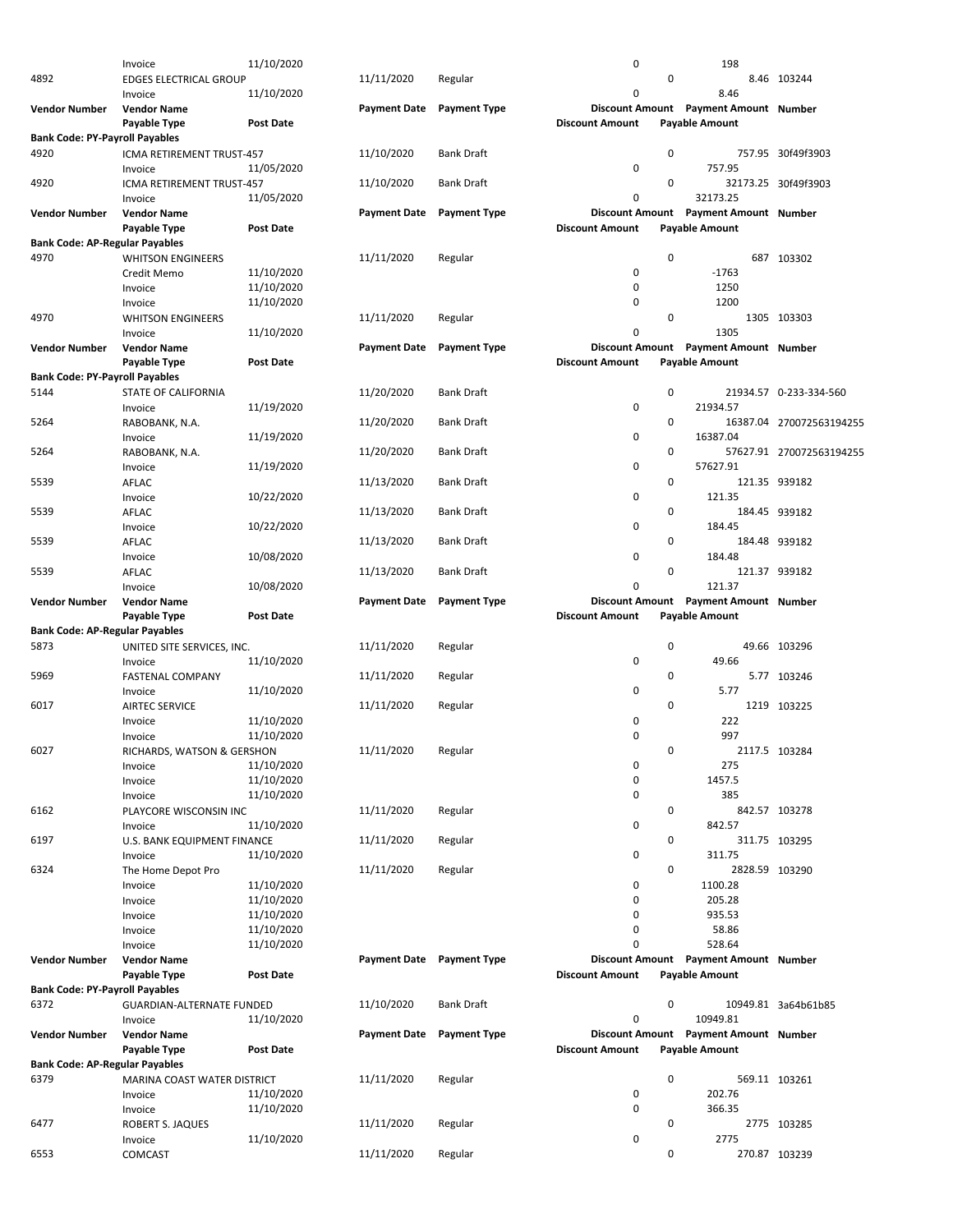|                      | Invoice                                               | 11/10/2020       |                     |                     | 0                      |             | 270.87                                |               |
|----------------------|-------------------------------------------------------|------------------|---------------------|---------------------|------------------------|-------------|---------------------------------------|---------------|
|                      |                                                       |                  |                     |                     |                        | 0           |                                       |               |
| 6664                 | <b>CULLIGAN WATER CONDITIONING</b>                    |                  | 11/11/2020          | Regular             |                        |             |                                       | 284 103241    |
|                      | Invoice                                               | 11/10/2020       |                     |                     | 0                      |             | 284                                   |               |
| 6671                 | <b>VERIZON WIRELESS</b>                               |                  | 11/11/2020          | Regular             |                        | 0           |                                       | 543.38 103298 |
|                      | Invoice                                               | 11/10/2020       |                     |                     | 0                      |             | 157.17                                |               |
|                      | Invoice                                               | 11/10/2020       |                     |                     | 0                      |             | 179.29                                |               |
|                      |                                                       |                  |                     |                     |                        |             |                                       |               |
|                      | Invoice                                               | 11/10/2020       |                     |                     | 0                      |             | 51.19                                 |               |
|                      | Invoice                                               | 11/10/2020       |                     |                     | 0                      |             | 155.73                                |               |
| 6761                 | MONTEREY SIGNS, INC.                                  |                  | 11/11/2020          | Regular             |                        | 0           | 1873.64 103270                        |               |
|                      | Invoice                                               | 11/10/2020       |                     |                     | 0                      |             | 759.29                                |               |
|                      |                                                       | 11/10/2020       |                     |                     | 0                      |             | 1114.35                               |               |
|                      | Invoice                                               |                  |                     |                     |                        |             |                                       |               |
| 6970                 | ID CONCEPTS, LLC                                      |                  | 11/11/2020          | Regular             |                        | 0           |                                       | 26.91 103258  |
|                      | Invoice                                               | 11/10/2020       |                     |                     | 0                      |             | 26.91                                 |               |
| 7068                 | PURSELL CONSTRUCTION, INC.                            |                  | 11/11/2020          | Regular             |                        | 0           |                                       | 336.05 103281 |
|                      | Invoice                                               | 11/10/2020       |                     |                     | 0                      |             | 336.05                                |               |
|                      |                                                       |                  |                     |                     |                        |             |                                       |               |
| 7071                 | AT&T                                                  |                  | 11/11/2020          | Regular             |                        | 0           |                                       | 153.45 103229 |
|                      | Invoice                                               | 11/10/2020       |                     |                     | 0                      |             | 51.15                                 |               |
|                      | Invoice                                               | 11/10/2020       |                     |                     | 0                      |             | 51.15                                 |               |
|                      | Invoice                                               | 11/10/2020       |                     |                     | 0                      |             | 51.15                                 |               |
| 7112                 | <b>ART BLACK</b>                                      |                  | 11/11/2020          | Regular             |                        | 0           |                                       | 440 103228    |
|                      |                                                       |                  |                     |                     |                        |             |                                       |               |
|                      | Invoice                                               | 11/10/2020       |                     |                     | 0                      |             | 440                                   |               |
| 7173                 | Iconix Waterworks (US) Inc.                           |                  | 11/11/2020          | Regular             |                        | $\mathbf 0$ |                                       | 543.79 103257 |
|                      | Invoice                                               | 11/10/2020       |                     |                     | 0                      |             | 543.79                                |               |
| 7444                 | VEL-COM                                               |                  | 11/11/2020          | Regular             |                        | 0           |                                       | 890 103297    |
|                      |                                                       |                  |                     |                     |                        |             |                                       |               |
|                      | Invoice                                               | 11/10/2020       |                     |                     | 0                      |             | 890                                   |               |
| 7644                 | <b>COMCAST BUSINESS</b>                               |                  | 11/11/2020          | Regular             |                        | 0           | 4892.59 103240                        |               |
|                      | Invoice                                               | 11/10/2020       |                     |                     | 0                      |             | 4892.59                               |               |
| 7763                 | GREENWASTE RECOVERY, INC.                             |                  | 11/11/2020          | Regular             |                        | 0           | 1482.51 103256                        |               |
|                      |                                                       |                  |                     |                     | 0                      |             | 1482.51                               |               |
|                      | Invoice                                               | 11/10/2020       |                     |                     |                        |             |                                       |               |
| 8014                 | PAXTON ASSOCIATES                                     |                  | 11/11/2020          | Regular             |                        | 0           |                                       | 3350 103275   |
|                      | Invoice                                               | 11/10/2020       |                     |                     | 0                      |             | 3350                                  |               |
| 8020                 | RAIMI & ASSOCIATES, INC.                              |                  | 11/11/2020          | Regular             |                        | 0           |                                       | 1210 103282   |
|                      | Invoice                                               | 11/10/2020       |                     |                     | 0                      |             | 1210                                  |               |
|                      |                                                       |                  |                     |                     |                        |             |                                       |               |
| 8049                 | MONTEREY PENINSULA VOLUNTEER SERVICES                 |                  | 11/11/2020          | Regular             |                        | 0           |                                       | 66 103269     |
|                      | Invoice                                               | 11/10/2020       |                     |                     | 0                      |             | 66                                    |               |
| 8273                 | SMILE BUSINESS PRODUCTS, INC.                         |                  | 11/11/2020          | Regular             |                        | 0           |                                       | 185.28 103288 |
|                      | Invoice                                               | 11/10/2020       |                     |                     | 0                      |             | 185.28                                |               |
|                      |                                                       |                  |                     |                     |                        |             |                                       |               |
|                      |                                                       |                  |                     |                     |                        |             |                                       |               |
| 8345                 | RESTORATIVE JUSTICE PARTNERS, INC.                    |                  | 11/11/2020          | Regular             |                        | 0           |                                       | 3205 103283   |
|                      | Invoice                                               | 11/10/2020       |                     |                     | $\mathbf 0$            |             | 3205                                  |               |
| <b>Vendor Number</b> | <b>Vendor Name</b>                                    |                  | <b>Payment Date</b> | <b>Payment Type</b> |                        |             | Discount Amount Payment Amount Number |               |
|                      |                                                       | <b>Post Date</b> |                     |                     | <b>Discount Amount</b> |             |                                       |               |
|                      | Payable Type                                          |                  |                     |                     |                        |             | <b>Payable Amount</b>                 |               |
| 8361                 | SPEAKWRITE LLC                                        |                  | 11/11/2020          | Regular             |                        | $\mathbf 0$ | 1517.33 103289                        |               |
|                      | Invoice                                               | 11/10/2020       |                     |                     | 0                      |             | 1517.33                               |               |
| 8414                 | COASTAL FABRICATION COMPANY, INC.                     |                  | 11/11/2020          | Regular             |                        | 0           |                                       | 461.05 103238 |
|                      | Invoice                                               | 11/10/2020       |                     |                     | 0                      |             | 461.05                                |               |
| 8525                 |                                                       |                  |                     |                     |                        | 0           | 6567.76 103252                        |               |
|                      | GOVERNMENTJOBS.COM, INC.                              |                  | 11/11/2020          | Regular             |                        |             |                                       |               |
|                      | Invoice                                               | 11/10/2020       |                     |                     | $\mathbf 0$            |             | 6567.76                               |               |
| 8671                 | <b>BIZON GROUP INC.</b>                               |                  | 11/11/2020          | Regular             |                        | 0           |                                       | 300 103231    |
|                      | Invoice                                               | 11/10/2020       |                     |                     | 0                      |             | 300                                   |               |
| 8897                 | CITY DATA SERVICES, LLC                               |                  | 11/11/2020          | Regular             |                        | 0           |                                       | 1275 103237   |
|                      |                                                       |                  |                     |                     |                        |             |                                       |               |
|                      | Invoice                                               | 11/10/2020       |                     |                     | 0                      |             | 1275                                  |               |
| 8979                 | ERROL L. MONTGOMERY & ASSOCIATES, INC.                |                  | 11/11/2020          | Regular             |                        | 0           |                                       | 800 103245    |
|                      | Invoice                                               | 11/10/2020       |                     |                     | 0                      |             | 800                                   |               |
| 9084                 | BUCHER MUNICIPAL NORTH AMERICA INC.                   |                  | 11/11/2020          | Regular             |                        | 0           |                                       | 537.91 103233 |
|                      | Invoice                                               | 11/10/2020       |                     |                     | $\pmb{0}$              |             | 537.91                                |               |
|                      |                                                       |                  |                     |                     |                        |             |                                       |               |
| 9106                 | THE SOHAGI LAW GROUP                                  |                  | 11/11/2020          | Regular             |                        | 0           | 23367.2 103291                        |               |
|                      | Invoice                                               | 11/10/2020       |                     |                     | 0                      |             | 2665                                  |               |
|                      | Invoice                                               | 11/10/2020       |                     |                     | 0                      |             | 20702.2                               |               |
| 9143                 | GOLDEN STATE EMERGENCY VEHICLE SERVICE INC 11/11/2020 |                  |                     | Regular             |                        | 0           |                                       | 107.53 103251 |
|                      | Invoice                                               | 11/10/2020       |                     |                     | $\pmb{0}$              |             | 107.53                                |               |
|                      |                                                       |                  |                     |                     |                        |             |                                       |               |
| 9212                 | <b>WEX BANK</b>                                       |                  | 11/11/2020          | Regular             |                        | 0           |                                       | 60.62 103301  |
|                      | Invoice                                               | 11/10/2020       |                     |                     | 0                      |             | 60.62                                 |               |
| 9224                 | ALISSA KISPERSKY                                      |                  | 11/11/2020          | Regular             |                        | 0           |                                       | 100 103226    |
|                      | Invoice                                               | 11/10/2020       |                     |                     | 0                      |             | 100                                   |               |
| 9415                 | <b>WILFREDO VIRAY</b>                                 |                  | 11/11/2020          | Regular             |                        | 0           |                                       | 224.75 103304 |
|                      |                                                       |                  |                     |                     |                        |             |                                       |               |
|                      | Invoice                                               | 11/10/2020       |                     |                     | 0                      |             | 224.75                                |               |
| 9458                 | ANGELINA'S BAKERY DELI & CAFE                         |                  | 11/11/2020          | Regular             |                        | 0           |                                       | 10094 103227  |
|                      | Invoice                                               | 11/10/2020       |                     |                     | 0                      |             | 10094                                 |               |
| 9461                 | TILTHOUSE LLC                                         |                  | 11/11/2020          | Regular             |                        | 0           |                                       | 13064 103293  |
|                      | Invoice                                               | 11/10/2020       |                     |                     | 0                      |             | 13064                                 |               |
|                      |                                                       |                  |                     |                     |                        |             |                                       |               |
| 9481                 | THOMAS H. JAMISON, LAWYER                             |                  | 11/11/2020          | Regular             |                        | 0           |                                       | 12000 103292  |
|                      | Invoice                                               | 11/10/2020       |                     |                     | 0                      |             | 12000                                 |               |
| 9490                 | SEASIDE HIGHLANDS                                     | 11/10/2020       | 11/11/2020          | Regular             | 0                      | 0           | 41.5                                  | 41.5 103286   |